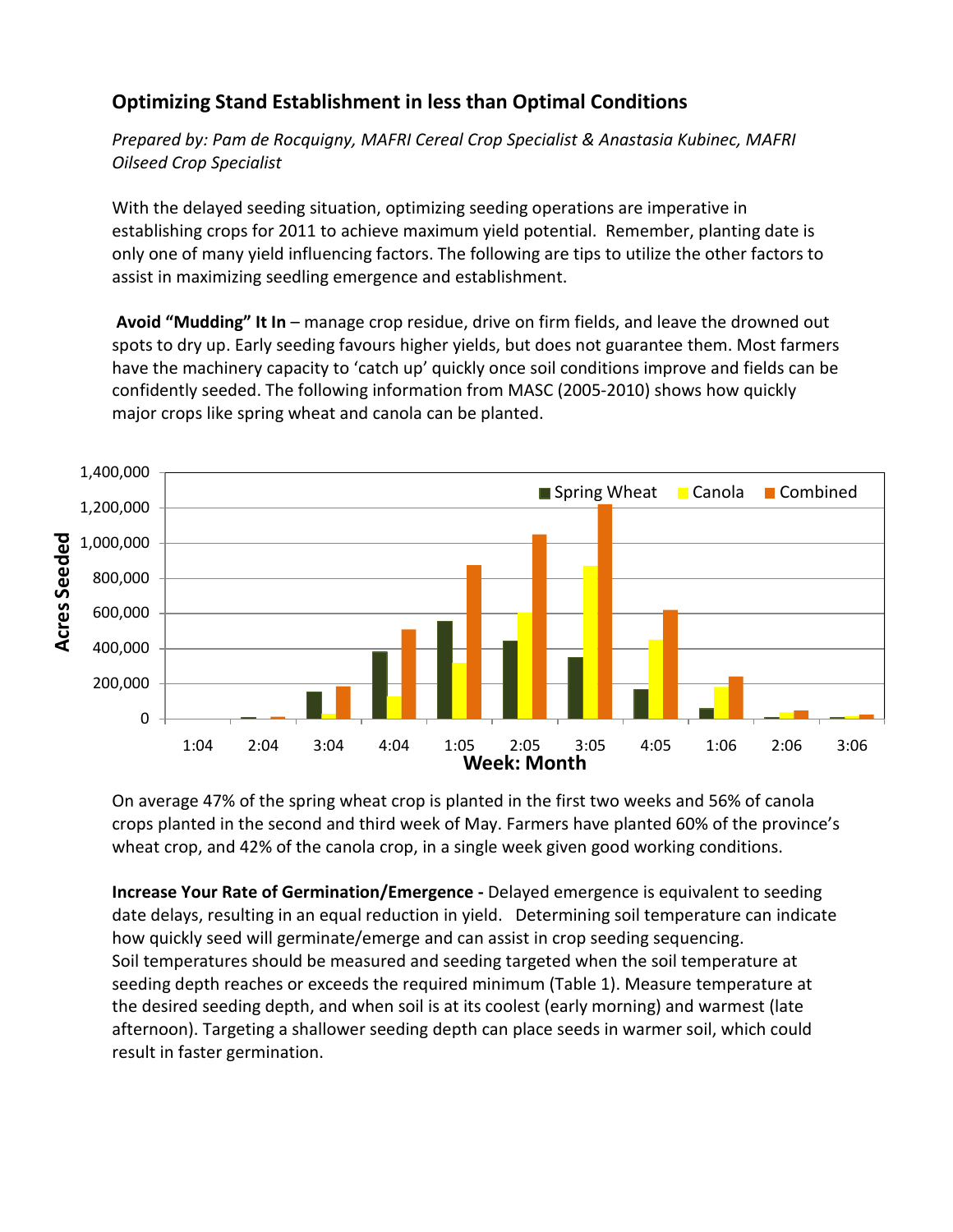**Table 1: Minimum Germination Temperatures for Various Crops**

|                 | <b>Grain Crops</b> |              |                |        | <b>Oilseed Crops</b> |                     |                     | <b>Pulse Crops</b> |             |           |  |
|-----------------|--------------------|--------------|----------------|--------|----------------------|---------------------|---------------------|--------------------|-------------|-----------|--|
|                 | Barley             | <b>Mheat</b> | $\vec{a}$<br>റ | ت<br>S | ᡕᠣ<br>Canol          | ω<br>e⊧<br>$\Omega$ | $\frac{8}{10}$<br>ட | eas<br>$\Omega$    | leəq<br>င္တ | Bear<br>⌒ |  |
| Temperature (C) | $3 - 5$            | 4            | 5              | 10     | $5 - 10$             | $6 - 7$             | 9                   | 4                  | 10          | $10 - 12$ |  |

Source: North Dakota State University - Extension Service, Alberta Agriculture & Rural Development, Canola Council of Canada

As seeding dates are pushed back, it may be a natural impulse to seed as many acres, as fast as possible! However, research has consistently shown, uniformity of seed placement (depth) is one of the first things lost once planting speeds exceed 5 mph. So during seeding, continually check to ensure proper depths are achieved.

**Plant Quality Seed & Consider a Seed Treatment -** Using certified seed with high germination is optimal. If you haven't already tested your seed source, now is the time, as it is the only reliable means of determining germination and disease presence. As well, look for seeds with good test weight, color, size uniformity and no indication of disease (shrivelled, discoloured). If the seed looks questionable and % germination low, sell it into the commodity market and secure better quality product.

In addition to quality seed, seed treatments have been shown to have their largest benefits in cool and wet soils by minimizing seed and soil borne disease concerns. Healthy seedlings, regardless of crop type, can assist in overcoming other early season challenges and protect yield potential.

**Target a Plant Stand and Seeding Rate –** Good plant stands can spread out the impact of early season challenges and provide extra insurance and compensate for lost plants due to early insects, frost and disease.

Plant stands are calculated based on seeding rate, thousand seed weight and expected seed survival (includes germination and mortality). Table 2 has the following recommendation from MAFRI for plant stands. Use the table and the following equation to determine seeding rates to achieve the plant stands. Note, mortality rates for oilseeds, especially canola are typically much high than cereals.